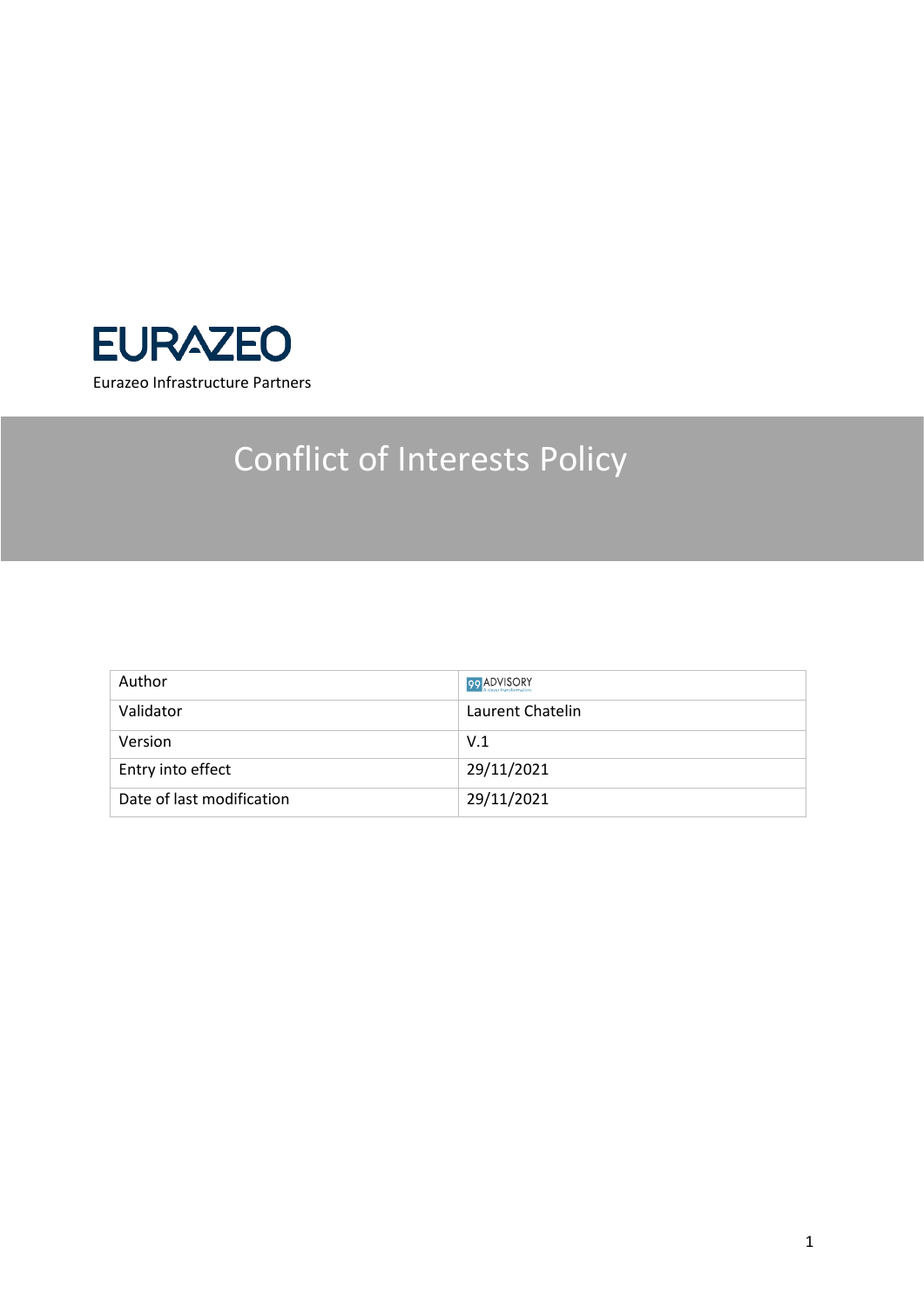# Table of contents

| $\mathsf{L}$                                                                             |                                                                                       |
|------------------------------------------------------------------------------------------|---------------------------------------------------------------------------------------|
| II.                                                                                      |                                                                                       |
| 2.1                                                                                      |                                                                                       |
| 2.2                                                                                      |                                                                                       |
| III.                                                                                     |                                                                                       |
| 3.1                                                                                      |                                                                                       |
| 3.2                                                                                      |                                                                                       |
| 3.3                                                                                      |                                                                                       |
| 3.4                                                                                      |                                                                                       |
| IV.                                                                                      |                                                                                       |
| V.                                                                                       |                                                                                       |
| 5.1                                                                                      |                                                                                       |
| 5.2                                                                                      |                                                                                       |
| 5.3                                                                                      |                                                                                       |
| 5.4                                                                                      |                                                                                       |
| 5.5                                                                                      |                                                                                       |
| 5.6                                                                                      |                                                                                       |
| VI.                                                                                      |                                                                                       |
| Conflicts between funds managed by the Company and funds managed by other Eurazeo<br>6.1 |                                                                                       |
| 6.2                                                                                      | Conflicts between the portfolios managed by the Company (AIF and Managed Accounts). 8 |
| 6.3                                                                                      |                                                                                       |
| VII.                                                                                     |                                                                                       |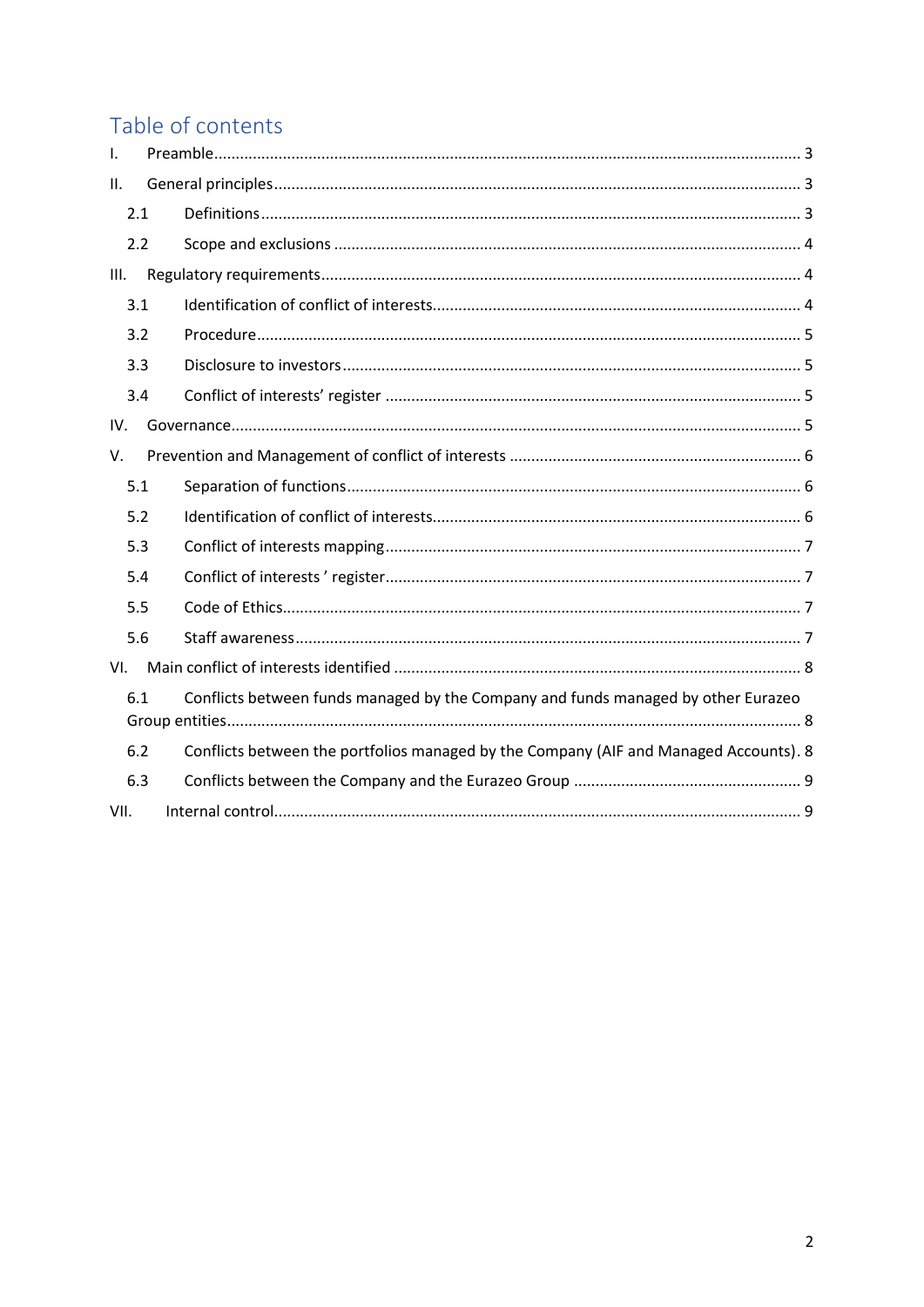# <span id="page-2-0"></span>I. Preamble

Eurazeo Infrastructure Partners (EIP) is a management company authorised by the *Autorité des Marchés Financiers* (AMF) to manage alternative investments funds (AIF) and discretionary portfolio mandates (hereafter the "Managed Accounts").

A conflict of interests is defined as a conflict between the interests of EIP and those of its clients or between the interests of several clients or unitholders.

In accordance with articles 30 to 36 of the AIFM Delegated Regulation 231/2013, EIP has set up this Conflict-of-Interests Policy to establish and implement processes aiming at:

- identifying situations where potential and recognised conflict of interests may arise, entailing a material risk of damage to the AIFs' and Managed Accounts' interests,
- establishing appropriate procedures and processes to manage those conflicts of interests through appropriate measures,
- maintaining records of such conflicts of interests (including potential conflicts of interests).

#### **In any potential or existing conflicts of interests, the clients and investors' interests shall always prevail.**

# <span id="page-2-1"></span>II. General principles

# <span id="page-2-2"></span>2.1 Definitions

EIP has implemented a procedure preventing or managing situations where conflicts of interests may arise (the "Conflict-of-Interests Policy").

Conflicts of interests are defined as any situation in which, in the course of managing an AIF or a Managed Account (hereafter together referred as a "Portfolio"), the management company, or any person directly or indirectly linked by way of control to the management company:

- is likely to make a financial gain, or avoid a financial loss, at the expense of a Portfolio managed;
- has an interest in the outcome of a service or an activity provided to a Portfolio or to investors or to a client or of a transaction carried out on behalf of the AIF or a client, which is different from the Portfolio's interest in that outcome;
- has a financial or other incentive to favor:
	- o the interest of a Portfolio, a client or group of clients or another Portfolio over the interest of another Portfolio, or
	- $\circ$  the interest of one investor over the interest of another investor or group of investors in the same AIF;
- is in situation to allocate an investment to two or more Portfolios or clients; or,
- receives or will receive from a person other than the Portfolio or its investors an inducement in relation to collective portfolio management activities provided to the Portfolio, in the form of monies, goods or services other than the standard commission or fee for that service.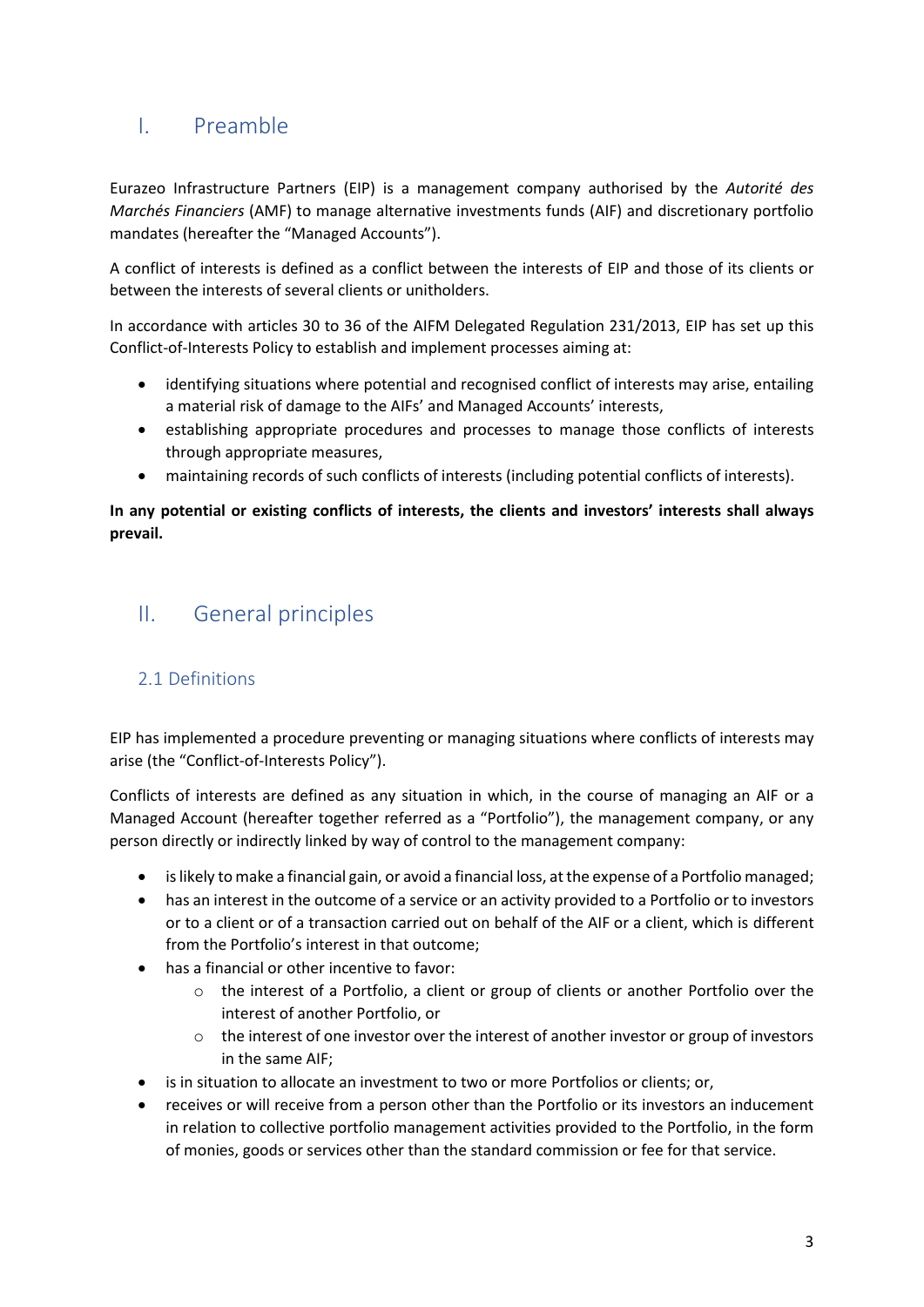Conflicts of interests may arise between the following:

- EIP and one of its clients,
- EIP and another entity belonging to Eurazeo Group,
- The AIFs managed by EIP,
- The Managed Accounts managed by EIP,
- The AIFs and the Managed Accounts managed by EIP, and
- Two different clients of EIP or of Eurazeo group.

Several potential conflicts of interests may arise in the course of business and operations, either on a one-off basis or potentially on a more recurring basis. EIP shall identify, prevent, manage and disclose such conflicts of interests, in accordance with the applicable regulatory framework and in the best interests of the Portfolios and its clients.

Accordingly, EIP undertakes to act honestly, fairly, with due skill, care and diligence in the best interests of the Portfolios and its clients, while providing the required expertise, acting with integrity, accuracy, and diligence.

EIP is bound, for the purpose of good performance, by a certain number of obligations of diligence, loyalty and disclosure when performing transactions involving the assets of the Portfolios or when acting on markets or investment area where the Portfolios can be involved.

## <span id="page-3-0"></span>2.2 Scope and exclusions

The activity of EIP is focused on managing infrastructure equity for third party investors, hence for the sake of clarity EIP:

- Does not produce or publish investment research document to the public,
- Never invests for its own account,
- Never invests in derivative instruments other than currency or interest rate hedges via FX spots and FX or rate forwards,
- Does not provide financial services to M&A target portfolio companies (advice in financial engineering, industrial strategy, M&A, IPO etc.).

# <span id="page-3-1"></span>III. Regulatory requirements

#### <span id="page-3-2"></span>3.1 Identification of conflict of interests

EIP shall identify all potential sources of conflict of interests in the course of its activities.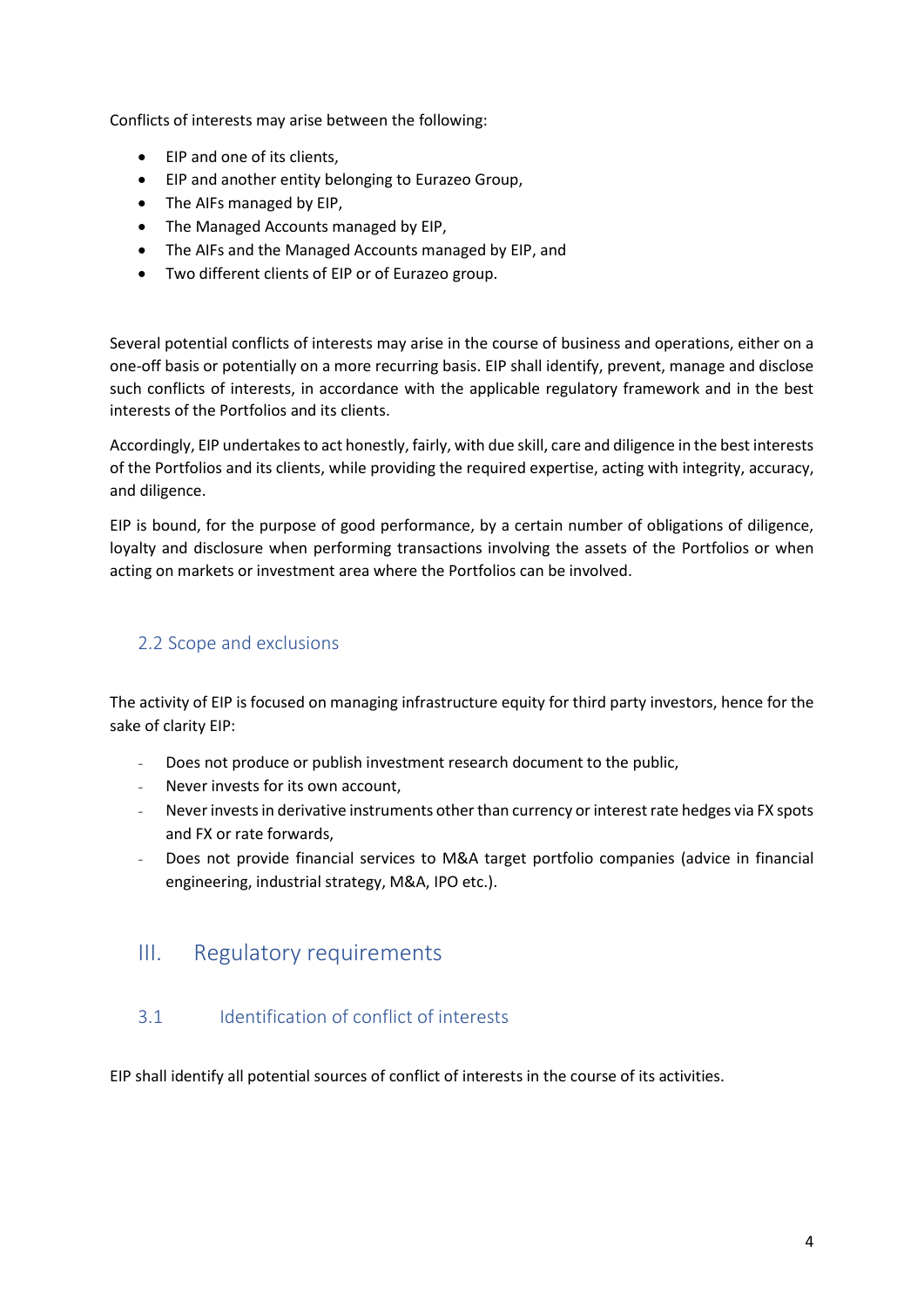### <span id="page-4-0"></span>3.2 Procedure

EIP shall establish and implement an effective conflict of interests policy. This Conflict-of-interests policy shall be set out in writing and shall be appropriate to the size and organisation of EIP and the nature, scale, and complexity of its business.

The policy shall be completed with a conflict of interests mapping, the purpose of which being to identify all potential and real conflict of interests that EIP be confronted with, as well as the measures planned to avoid or limit the consequences of the conflict of interests.

#### <span id="page-4-1"></span>3.3 Disclosure to investors

EIP shall disclose the general nature or sources of conflict of interests to the investors before investing business on their behalf.

In the event a situation of Conflict of interests arises, and in case the applicable policies and procedures are not sufficient to ensure that clients' / investors' interests are reasonably protected, EIP shall disclose the conflict of interests to the relevant clients on a durable medium.

## <span id="page-4-2"></span>3.4 Conflict of interests register

EIP shall keep and regularly update a record of the types of activities in which a conflict of interests entailing a material risk of damage to the interests of one or more clients has arisen or may arise.

# <span id="page-4-3"></span>IV. Governance

The RCCI or its delegate is responsible for the process of identification, prevention, management and monitoring of the potential and existing conflicts of interests.

**Anyone within EIP who identifies a potential or existing conflict of interests in the course of its duties, shall immediately refer to the RCCI and/or the Managing Directors who shall address the issue in accordance with this policy.** 

The RCCI shall regularly communicate with the Managing Directors on the conflict of interests which have been identified or reported, and the RCCI will seek for advice from the Managing Directors any time the conflict of interests might induce material risk of damage to the interests of one or more AIF, investors, Managed Accounts, or clients.

An analysis of potential conflict of interests shall also be conducted by the RCCI whenever significant events occur in the life of the company (for example: change in investment policy, launch of new AIFs, change in the ownership of the portfolio management company, customer complaint, development of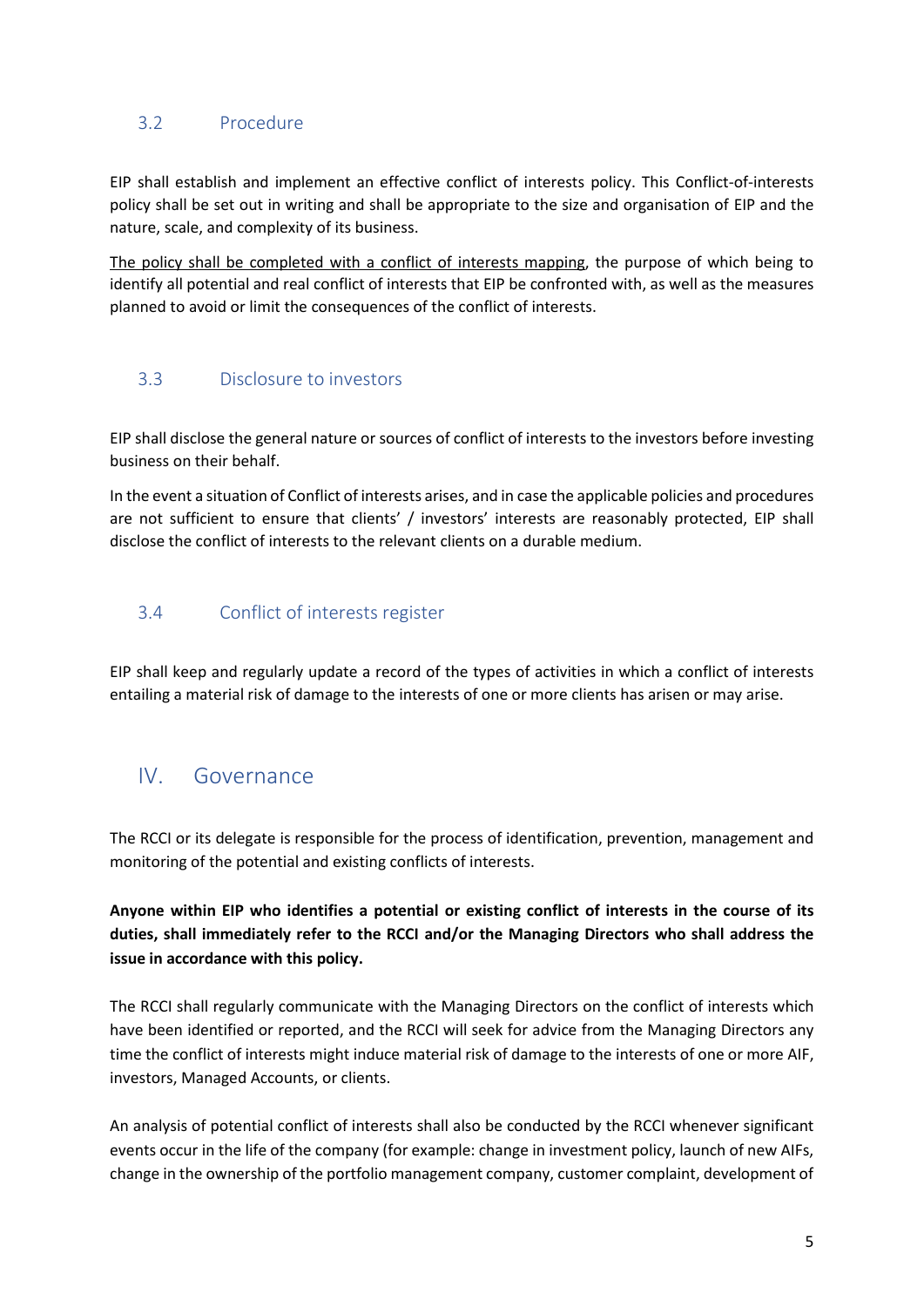new business and investment services, use of new assets or financial instruments or new types of investment strategy, relations with supervisory authorities).

The RCCI shall ensure all potential conflicts of interests are managed as soon as possible when significant events occur and actions relating to these conflicts validated within the following dedicated committees.

The *Investment Committee* shall identify and manage any conflict of interests related to investment issues (including co-investments, transfer, etc.) prior to the completion of an investment and / or reinvestment and / or divestment. In case of potential conflict of interests, the investment is subject to the consent of the Investment Committee.

# <span id="page-5-0"></span>V. Prevention and Management of conflict of interests

## <span id="page-5-1"></span>5.1 Separation of functions

The organisation of EIP enables the management company to carry out its activities by reducing the risks of conflict of interests. The main functions within EIP (Investment, RCCI, Risk, etc) are clearly split and subject to a clear reporting line. An organisation chart is maintained up-to-date at all time.

## <span id="page-5-2"></span>5.2 Identification of conflict of interests

#### *5.2.1 Internal rules with respect to conflict of interests*

The RCCI shall make sure that any employee receives and has access to the present Conflict of Interests Policy at any time.

Any employees shall inform the RCCI of any conflict of interests in relation to its position.

All employees shall know their commitments under the Conflict of interests policy. All employees shall comply with the measures planned and/or decided by EIP to mitigate the conflicts of interests identified.

All employees shall comply with the Conflict of interests policy.

#### *5.2.2 Internal report of conflict of interests*

Any EIP employees shall immediately report to the RCCI of any new conflict of interests that occurs (e.g. as a result of a change in assignments or activities), as well as any change in the circumstances of existing and known conflicts of interests.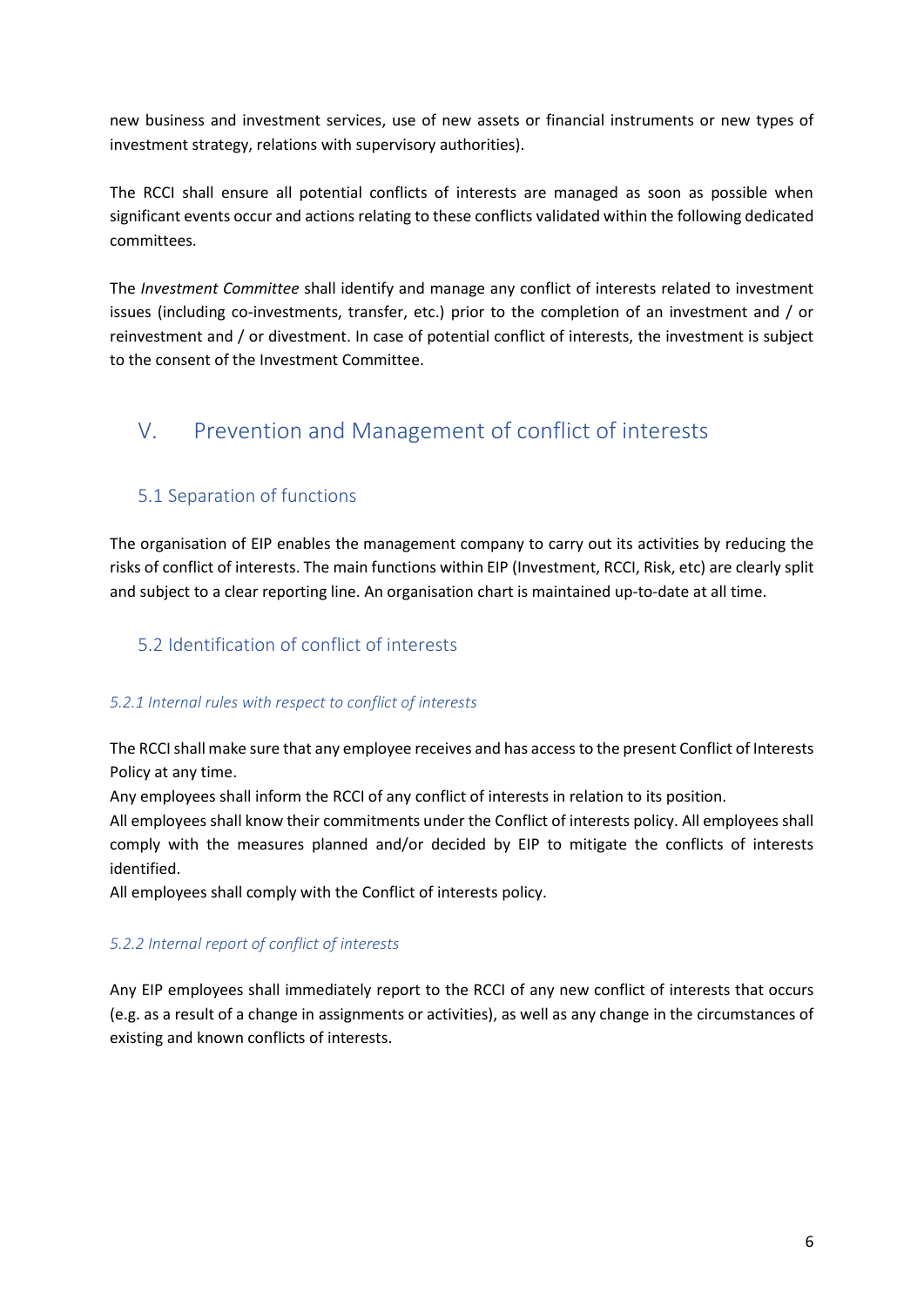#### <span id="page-6-0"></span>5.3 Conflict of interests mapping

EIP has set up a map specifying the types of activities for which a conflict of interests is likely to occur. The Conflict-of-interests mapping is reviewed at least once a year and revised and updated when necessary.

For each potential conflict of interests, the Conflict-of-interests mapping also provides for the measures taken to avoid or manage the conflict of interests to reduce its effects.

In the context of the Eurazeo Group's participation in EIP, potential conflicts of interests have been duly identified both between EIP and Eurazeo (see below point 6.3).

#### <span id="page-6-1"></span>5.4 Conflict of interestsregister

EIP shall maintain and regularly update a register recording **all potential and identified conflicts of interests**that have occurred, as well as the measures undertaken by EIP to manage and monitor them. The Conflict of interests register shall be kept up-to-date by the RCCI, including the date, the nature of the conflict of interests and the steps taken to address the conflict of interests.

#### <span id="page-6-2"></span>5.5 Code of Ethics

EIP has implemented a *Code of Ethic*s setting out internal rules related to conflict of interests, that all employees shall comply with (e.g. personal transactions, gifts and advantages, external mandates, etc).

#### <span id="page-6-3"></span>5.6 Staff awareness

EIP's organisation is designed to avoid the occurrence of conflict of interests as much as practically possible. This is achieved by paying particular attention to the hierarchical and functional relationships between the various parties involved in the management company or by limiting the decision-making powers of certain people in specific cases of conflict of interests.

This also requires the implementation of remuneration rules, particularly variable remuneration, that comply with the provisions of the AIFM Directive. One of its objectives is to avoid conflict of interests between the personal interests of the managers and those of AIF holders.

Lastly, this also involves requirements when recruiting management company staff in terms of ethics and employee transparency, particularly regarding personal matters which could give rise to conflict of interests.

The detection of conflict of interests is the responsibility of all EIP staff. Each member of staff is made aware of the need to detect conflict of interests and must report them to the RCCI.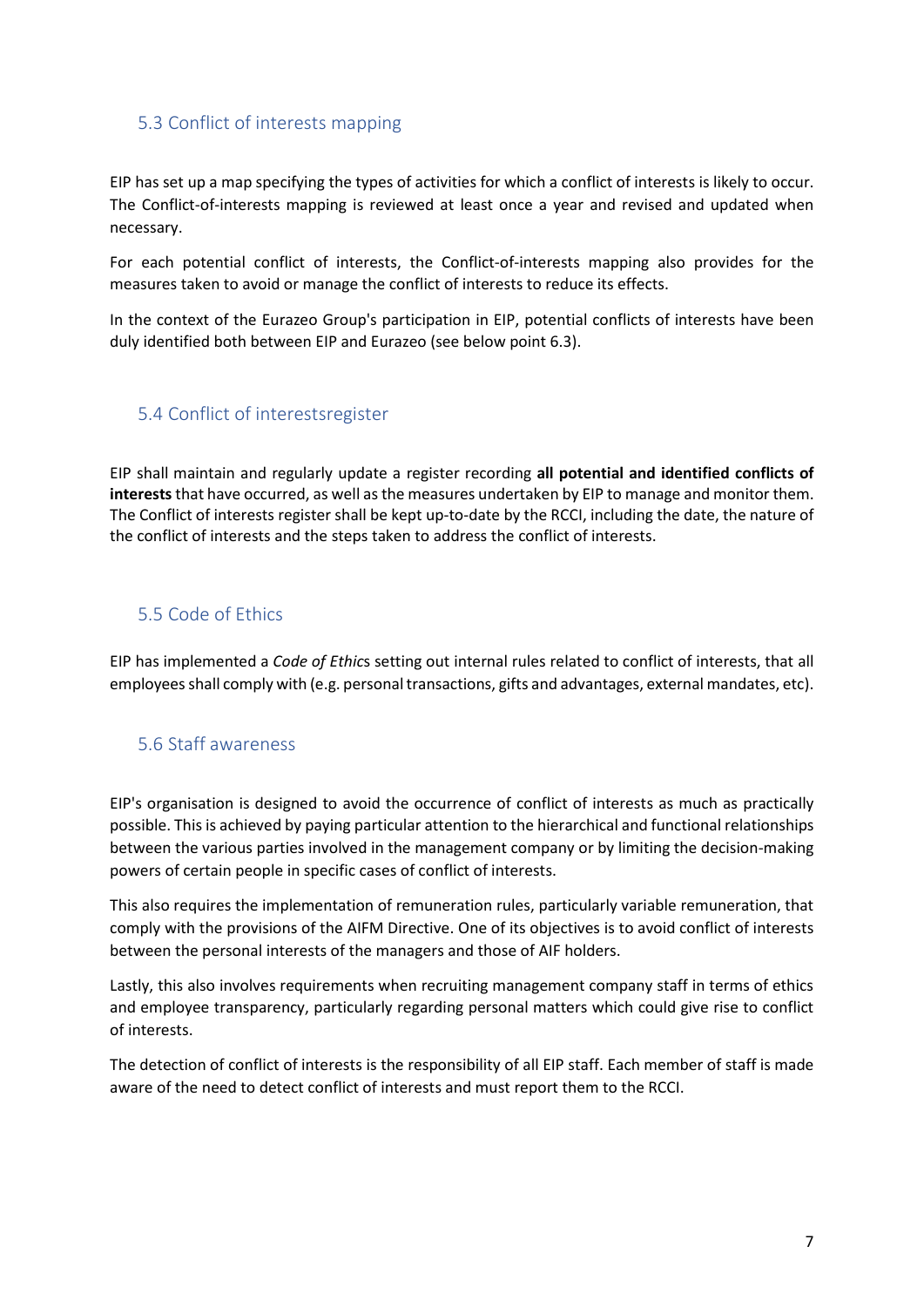# <span id="page-7-0"></span>VI. Main conflict of interests identified

# <span id="page-7-1"></span>6.1 Conflicts between funds managed by the Company and funds managed by other Eurazeo Group entities

EIP does not intend to use Eurazeo Group entities to source investment opportunities. If, on an exceptional basis, EIP uses a Eurazeo group's entity, the latter will not be compensated for this activity.

Regarding co-investments, in principle EIP will not co-invest in assets with other Eurazeo companies.

In addition, a dedicated procedure has been implemented by Eurazeo Group for delimiting investment strategies within the investments teams of Eurazeo Group companies.

In the highly unlikely event that an opportunity is reviewed simultaneously by EIP and any other Eurazeo Group companies, Eurazeo Group has implemented physical, IT and procedural barriers (Chinese walls) to ensure that each of the companies concerned assesses the investment opportunity independently.

# <span id="page-7-2"></span>6.2 Conflicts between the portfolios managed by the Company (AIF and Managed Accounts)

If the same opportunity can be allocated to several Portfolios managed by EIP, including AIFs and Managed Accounts, EIP will make a *pro rata* allocation to the investment capacities of the different portfolios managed, and after verification of the alignment of the transaction with the investment policies of these Portfolios.

The allocation will be decided by the Investment Committee and validated by the RCCI. The allocation shall be recorded in the Investment Committee minutes.

These operations will be carried out under equivalent financial and legal conditions and at equivalent completion dates.

Investors shall be informed through the reporting process.

Transfers of holdings between Portfolios or between AIF may occur on an exceptional basis. A Valuation Committee will be held for this purpose to ensure proper valuation and protection of the interests of clients (transferors and acquirers). In addition, transfer operations will be subject to the following measures:

- EIP must solicit an independent valuation expert.
- EIP must obtain the approval of the Advisory Committees of all Portfolios involved by the majority of the members of each Advisory Committees and according to the following rule: one member = one vote; where no advisory committee exists, the approval of the clients must be obtained.
- The RCCI shall register the situation in the conflict of interests register.

In any case, particularly in the case of additional investments and transfers of holdings, EIP will comply with the provisions of the [Code of Ethics issued by France Invest,](https://www.franceinvest.eu/wp-content/uploads/Juridique-fiscal/Code-de-déontologie-France-Invest-version-AGE-2018.pdf) as required by the AMF.